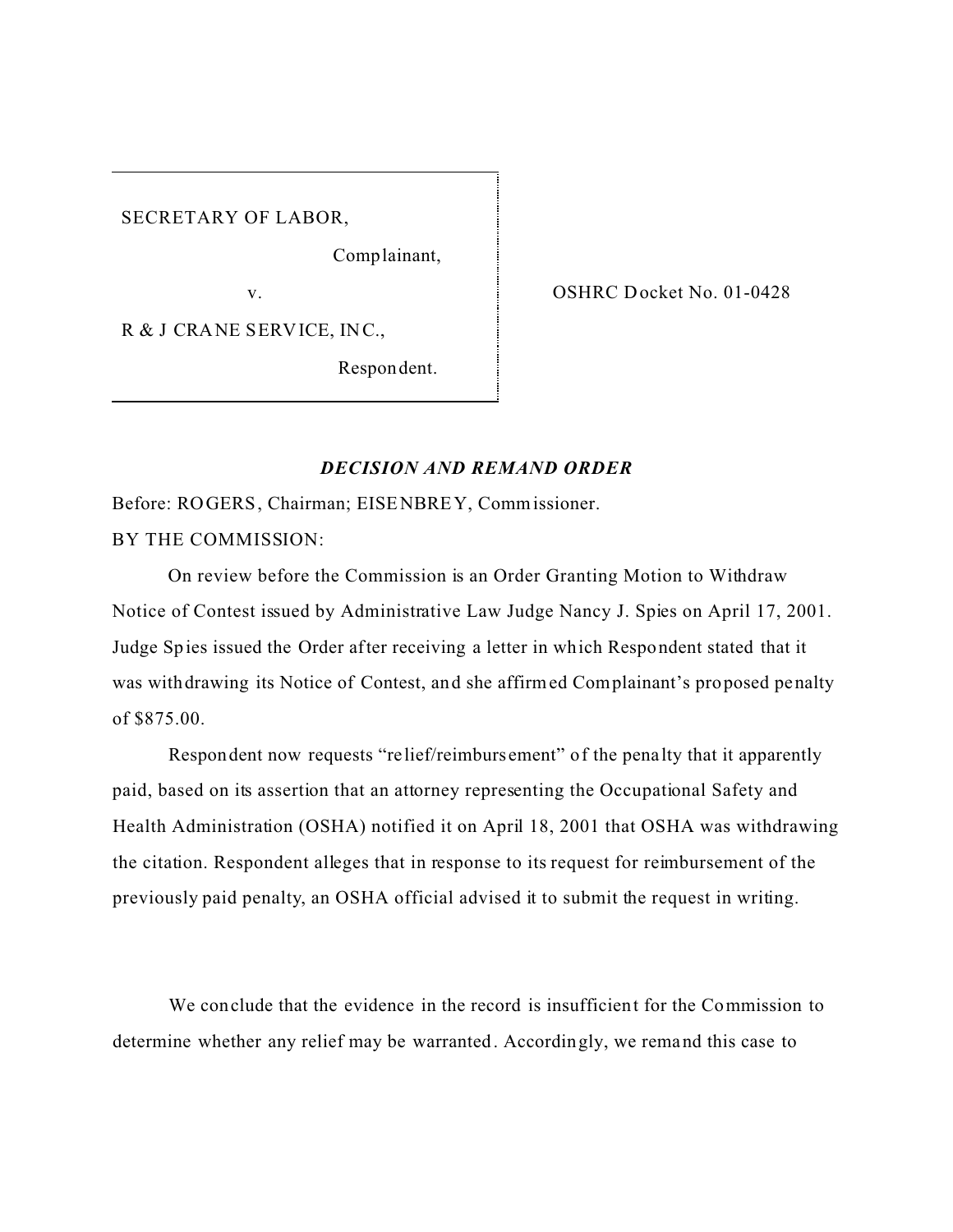Judge Spies for further proceedings.

/s/<br>Thomasina V. Rogers Chairman

/s/

Ross Eisenbrey Commissioner

Date: June 19, 2001